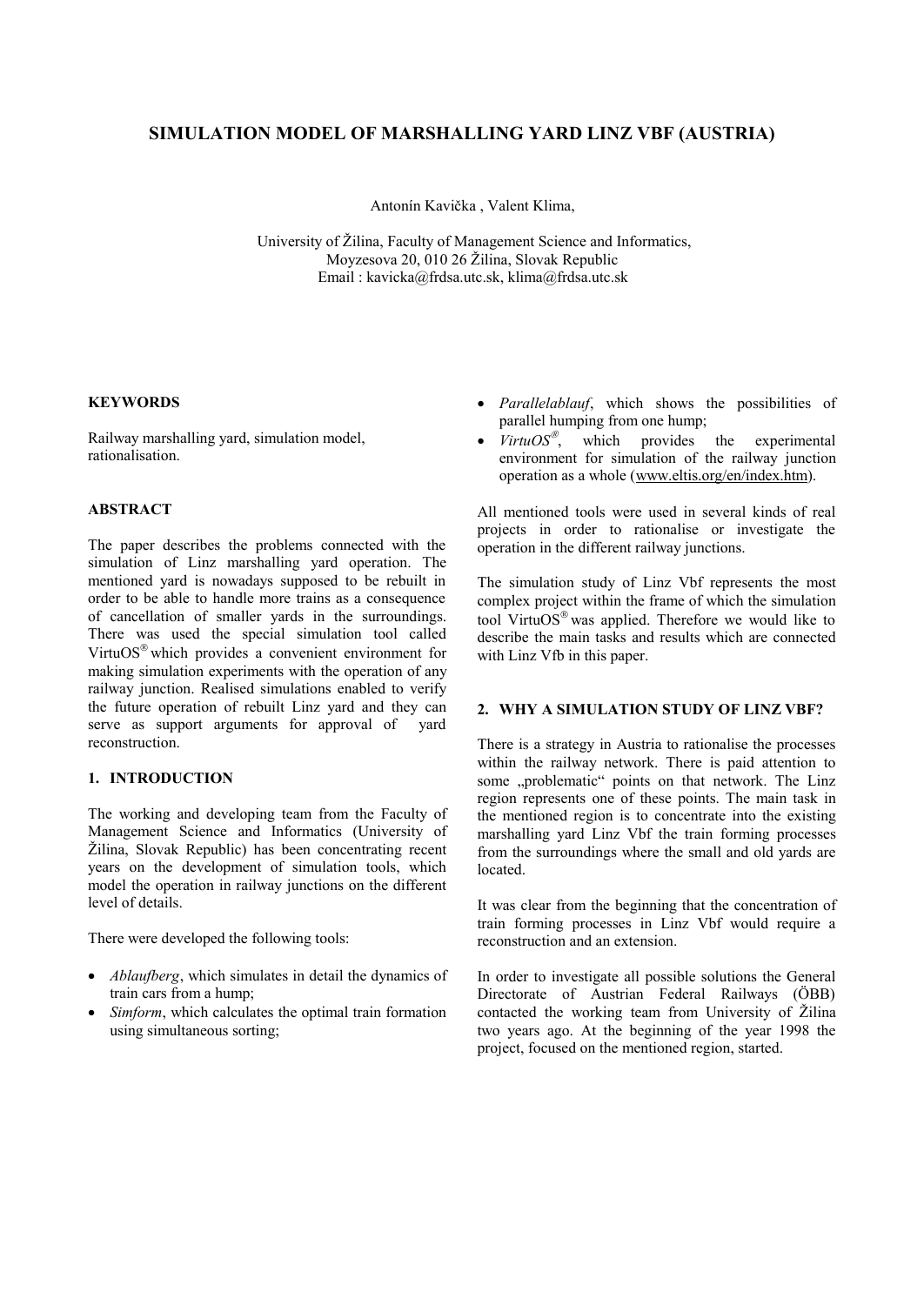## **3. SIMULATION TOOL VIRTUOS"**

Let us now briefly mention the main facts about simulation tool Virtu $OS^{\otimes}$ . This tool was developed in order to enable to build a simulation model, which reflects the whole complex system of a railway junction (marshalling yard, passenger station, private siding etc.). The essential motivation was based on the need to be able to realise simulation experiments, the results of which could be applied to the real yards and help to improve their operation.

However, VirtuOS<sup>®</sup> itself does not provide automatic solutions of the problems, which occur within the yard. It represents an experimental environment (a laboratory) within the frame of which it is possible to study many variants of a studied yard operation, trackage topology etc. Principally it is possible to say that using VirtuOS<sup>®</sup> the user-experimenter can answer the questions: "What will happen if...? " Therefore it is expected that Virtu $OS^{\circledast}$  is handled by the well trained railway technologist who, in addition, co-operates with the management of a studied yard.

The work with VirtuOS<sup>®</sup> can be divided into three basic stages:

- input data collection from a real yard and the building of its model,
- simulation experiments (the runs) on the model and
- · recommendations for the yard operation based on the results of simulation experiments and their analysis

In order to build up the above mentioned model it has to be collected the data about:

- · *infrastructure* (trackage) there is scanned and vectorised the paper documentation of a yard (physical infrastructure) and then the function of each of track is defined (logical infrastructure),
- · *mobile service resources* (personnel and shunting locomotives) - there are defined the numbers, professions and working shifts for all these resources,
- *trains* the information about train flows (incoming and outgoing) has to be defined and it is also needed to get the statistics about incoming trains composition,
- · *technological processes* there are defined the train *service technologies* (in the form of network graphs) after train arrival and before train departure, train *sorting* and train *forming processes* (simultaneous train formation, primary and secondary humping, sorting using a hump or flat humping etc.),
- · *control* and *decision making strategies* there are set up the managements of service resources, the decisions of changes of simultaneous train formation schema etc.

When the building of a model is finished, there is made its verification and validation. After that it is possible to start process of making simulation experiments which investigate the yard operation under the required different conditions.

The simulation run can produce the different kinds of outputs. During the simulation run it is possible to see on the screen the animation of all movements of trains and service resources and also on-line statistics about utilisation of service resources are on the shelf. On the other hand the post-simulation outputs can be used. The simulation run reports its evolution into the simulation protocol on the disk. Afterwards, using the specialised tool, it is possible to obtain from the mentioned protocol any required statistics and the graphical protocols (using time scale) of the realised work of any service resource, any track occupation etc. In addition, it is possible to offer to the customers the software called *Viewer.* That software enables to have a look at the whole simulation run using animation outputs.

The results of simulation experiments are analysed and studied by the local technologists. Then there are made the concrete proposals of the real yard operation changes or the results show the need of additional experiments. It is possible to say that the adduced working procedure requires an iterative approach, which usually leads to the solution of some specific problem.

## **4. SIMULATION EXPERIMENTS WITH LINZ YARD**

It was already mentioned that the main goal of Linz simulation study was to investigate the concentration of train forming processes in Linz Vbf. In order to manage all processes it will be necessary to modernise technical equipment and technological procedures in Linz yard.

The most costly part of marshalling yard is represented by trackage infrastructure. Therefore it was paid essential attention to the design of a trackage dimension within the frame of which the future operation will be realised.

The simulation experiments verified gradually the capacities of:

- reception siding,
- hump tracks,
- sorting siding,
- departure siding,
- loop track (which enables the direct train departure from sorting siding to the opposite direction) and
- individual developments of switches.

At the beginning we started to test the maximal variant of trackage infrastructure, which respected the required yard